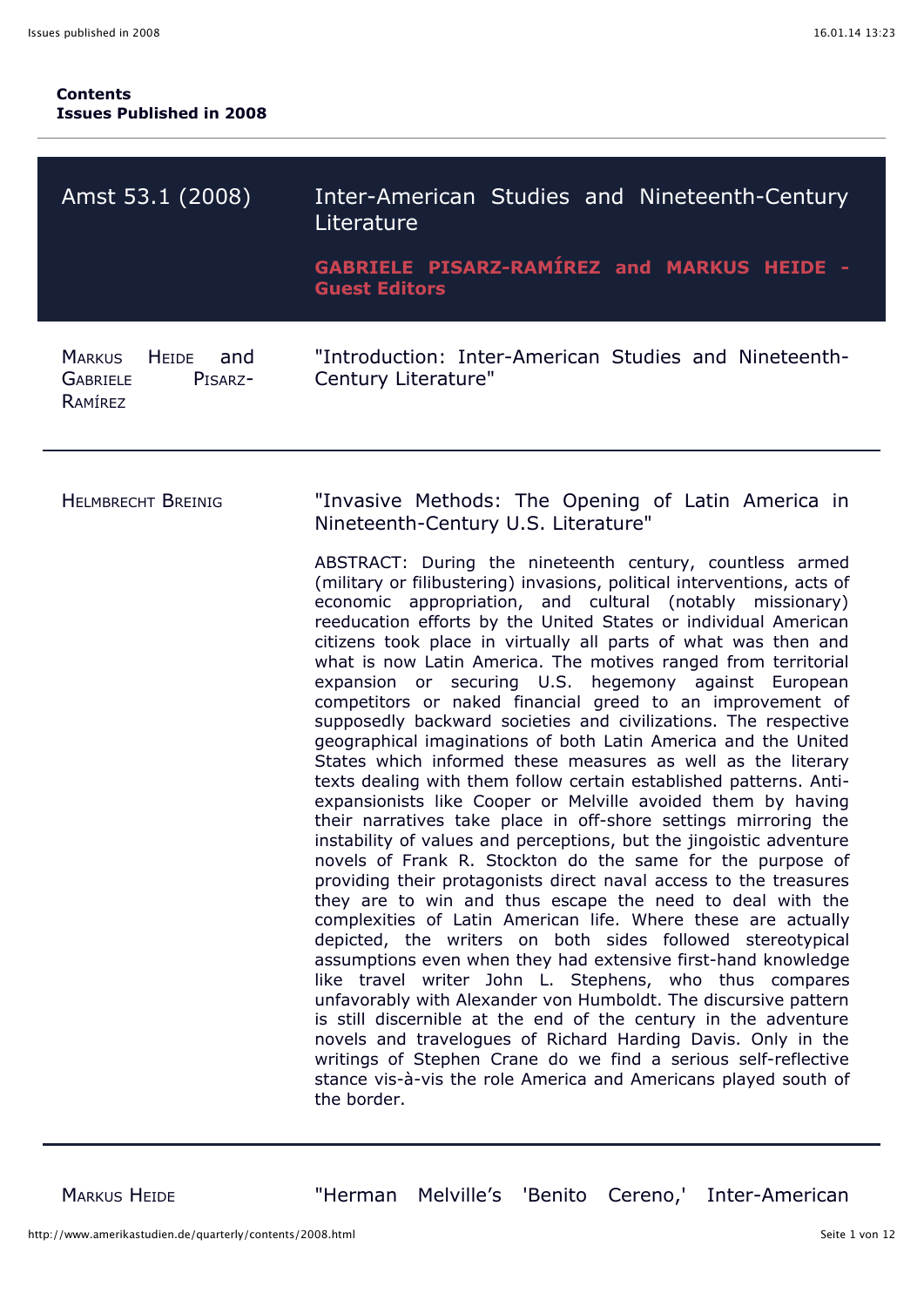### Relations, and Literary Pan-Americanism"

ABSTRACT: The novella "Benito Cereno" takes up such concerns as slavery, colonialism, and imperialism in a way that goes beyond the national context of the United States. As in much of Melville's writing, an explicitly transnational fictional perspective is employed for the symbolical negotiation of conflict lines, historical controversies and predicaments of U.S. society and culture. "Benito Cereno," the following essay wants to suggest, does so in complex and decidedly Pan-American terms. The tale, simultaneously one about liberation and deception, appears particularly fruitful for an analysis of both fictional accounts of inter-American relations and the literary history of the postcolonial Americas.

### GABRIELE PISARZ-RAMÍREZ "Blurring the Boundaries of Gender: The Strong 'Spanish' Woman in Nineteenth-Century U.S. Popular Women's Writing"

ABSTRACT: 'Spanish' women enter American popular literature in notable numbers in the period af;ter the Mexican-American War, often as highly racialized figures. While they are frequently represented as exotic and passionate objects of desire in dime novels and other popular writings by male authors, popular women writers such as Augusta Evans, Louisa May Alcott, and May Agnes Fleming employ the figure of the 'Spanish' woman for the cautious subversion and violation of Victorian norms of femininity. The presence of the 'Spanish' woman of European or Latin American descent in these texts functions to dramatize the white female character's impulses of rebellion against contemporary limitations on white middle-class women. Drawing on stereotypical associations of the Latin woman with darkness, unruliness, impulsiveness, and excess, Evans, Alcott, and Fleming create racialized figures of 'Spanishness' which allow them to invent scenarios of independence and power.

JOSEF RAAB "The Imagined Inter-American Community of María Amparo Ruiz de Burton"

> ABSTRACT: María Amparo Ruiz de Burton (1832-1895) is among the best-remembered authors of nineteenth-century Mexican-American literature. However, her assimilationist position and her eminent social status are not characteristic of early Mexican-American writers in general, who tended to focus on resisting Anglo dominance. In her two major novels, *Who Would Have Thought It?* (1872) and *The Squatter and the Don* (1885), Ruiz de Burton acknowledges that there is a distinct *mexicanidad*, a defining cultural identity of people of Mexican descent. But her narrative construction of a group identity is not based on ethnicity: while her fictions exclude Mexican farm laborers,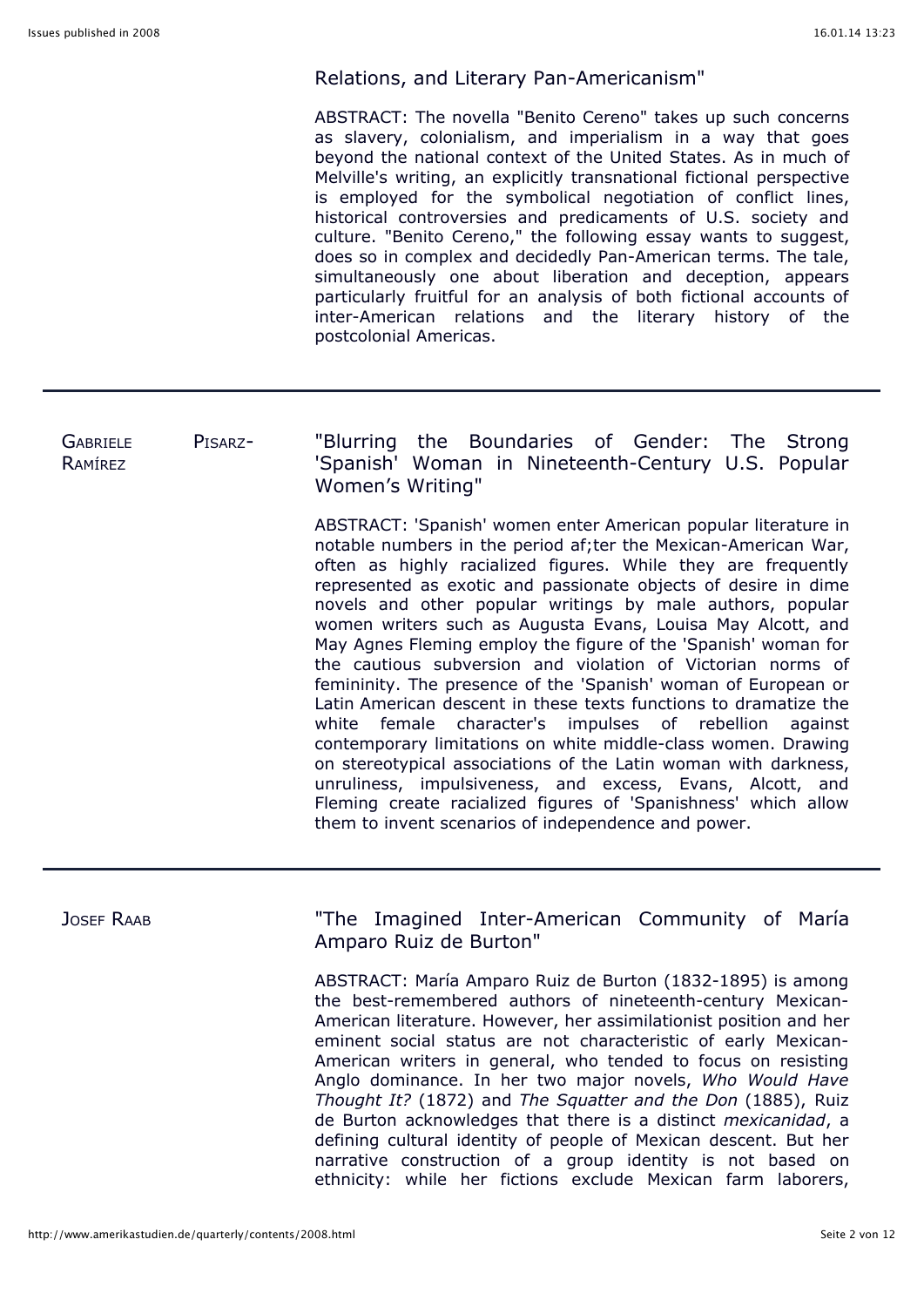*indios*, *mestizos*, and the lower classes from this imagined community, they propagate an alliance of the wealthy and righteous among U.S. Mexicans as well as U.S. Anglos. This imagined community is exemplified by the central couple of *The Squatter and the Don* and is inspired by the author's own marriage to a land-owning Anglo army captain in California. Its defining features concentrate on the class-based values and customs that could define a future inter-American elite. Ruiz de Burton's elitism has created difficulties for the canon formation and self-definition of a Mexican-American literature that had traditionally highlighted ethnicity as well as working-class experiences and that had been focused on Mexican opposition to the Anglo mainstream rather than on the imaginative creation of an Anglo-Mexican community.

José LIMÓN **1988** Thations, Regions, and Mid-Nineteenth-Century Texas: History in *On the Long Tide* and *Caballero*"

> ABSTRACT: This paper examines two historical novels written in Texas in the first third of the twentieth century but representing social life in mid-nineteenth-century Texas. The first, *On the Long Tide* by Laura Krey, addresses the Texas Revolution and Independence from Mexico beginning in the 1820s and climaxing in 1836. It does so from an Old South plantation perspective then transplanted to east Texas. The second, *Caballero*, coauthored by Jovita Gonzalez and Eve Raleigh, represents society in the largely Mexican settlement section of southern Texas on the eve of the Mexican-American War of 1846-1848. The war directly impacted this society but also expanded the United States to its present border with Mexico and to the Pacific Ocean. Together, then, both novels speak of the period during which the very idea of the Americas as an interactive—if asymmetrical alignment of new nations independent from the Old World comes into actual being with Mexico and the United States as the most proximate of these. Each novel offers a symbolic and seeming solution to the social conflict generated by the first interaction in Texas between Mexico and the United States. *On the Long Tide* proposes an idyllic continuation of Old South, white, plantation, slave-owning society in the new Texas territory wrested from Mexico, while *Caballero* offers a much more complex stance of negotiation and compromise between Mexicans and white Southerners in Texas. However, as novels of the first third of the twentieth century, both novels are also using a nineteenthcentury idiom to address continuing concerns with race and ethnicity but also modernization in Texas, the South, and the United States in the historical prelude to the civil rights struggles of the mid-twentieth century. The paper closes with an assessment of these works from the perspective of critical regionalism.

## Amst 53.2 (2008)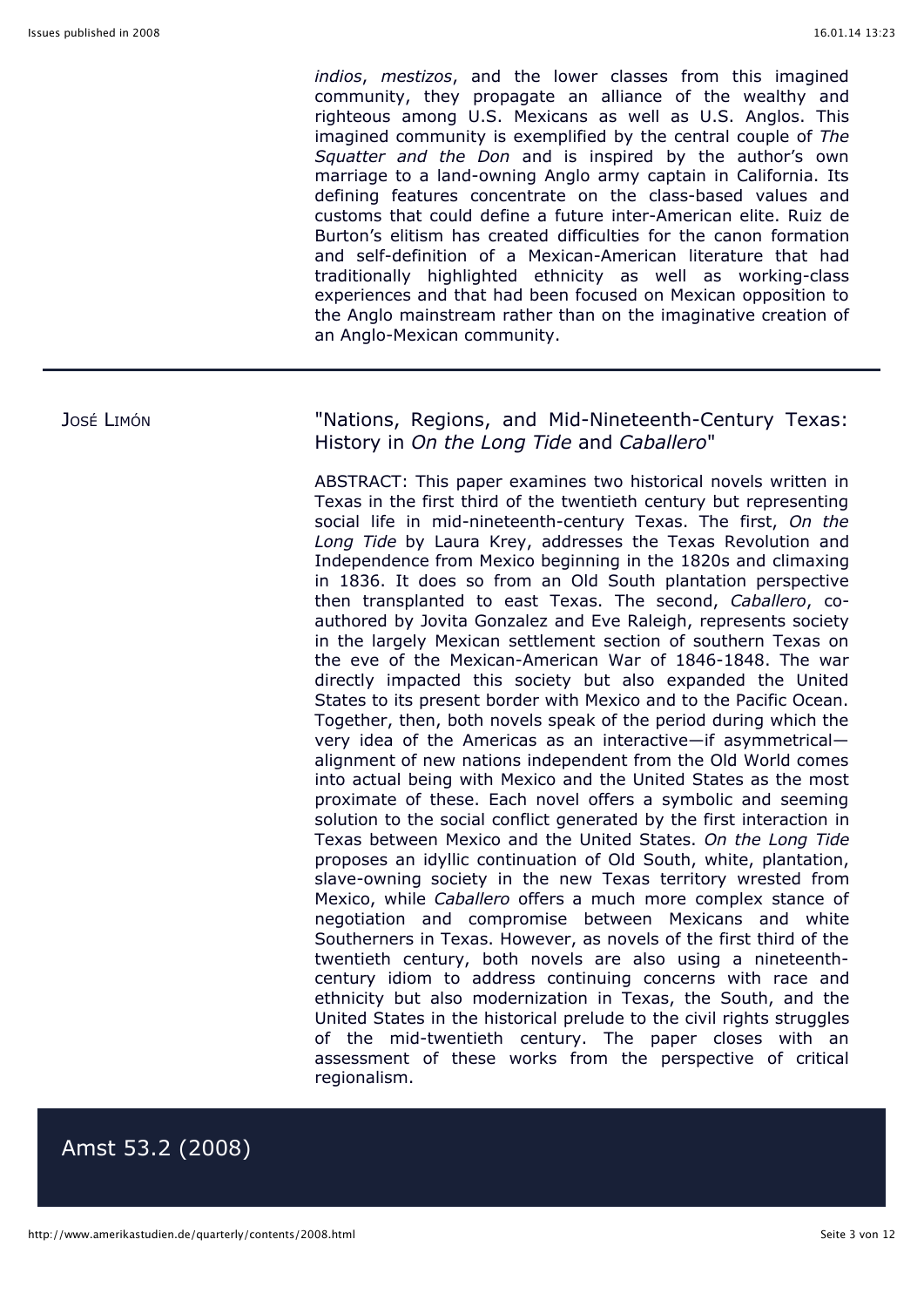THOMAS CLAVIEZ "'Declining' the (American) Sublime: Stephen Crane's 'The Open Boat'"

> ABSTRACT: Literary scholars usually locate the work of Stephen Crane at the threshold between naturalism and modernism. In his story "The Open Boat," however, Crane uses the concept of the sublime as the unrepresentable in a proto-postmodern fashion to ironically and self-reflectively juxtapose it to naturalism's claim to depict life as authentic as possible. He thus 'declines' the sublime—in the double sense of the word as objecting to, and as grammatical declension of—as he dramatizes the different degrees and stages of distance and the resulting impossibility of representation, according to his dictum "A man is sure to fail at it [honesty], but there is something in the failure." This echoes the conceptualization of the sublime of a philosopher who is at the threshold of modernity and postmodernity—that of Theodor W. Adorno.

REGINA SCHOBER "Amy Lowell's Peasant Dance: Transcribing Primitivism in 'Stravinsky's Three Pieces 'Grotesques,' for String Quartet'"

> ABSTRACT: Like many other modernist writers, American poet Amy Lowell turned to music as an inspirational source and aesthetic model for her writings. Her poem "Stravinsky's Three Pieces 'Grotesques' for String Quartet" will serve here as a paradigmatic illustration of Lowell 's intermedial endeavor to transcribe a piece of music into the poetic medium. However, Lowell does not only transpose the sounds and rhythms of Stravinsky's piece into her experimental poem. By applying a functionalist approach to intermedia studies, the essay reveals that Lowell 's poem also takes up cultural implications related to the concept of primitivism in Stravinsky's work and translates this concept into the particular context of American modernism. Consequently, Lowell 's musicalized poem both imitates and interprets the original musical text it draws upon, transforming not only its semiotic material, but also its cultural connotations.

JAN KUCHARZEWSKI "'From Language to Life is Just Four Letters' Self-Referentiality vs. the Reference of Self in Richard Powers's *Galatea 2.2*"

> ABSTRACT: This paper will read Richard Powers's *Galatea 2.2* (1995) as a self-reflexive autobiography that consciously examines the fundamental problems of life-writing. Additionally, it will demonstrate how this novel, although clearly a text that can be labeled 'postmodern,' nevertheless diverges from many postmodern theories on autobiographic texts by re-emphasizing the relevance of referentiality as a meaning-giving element.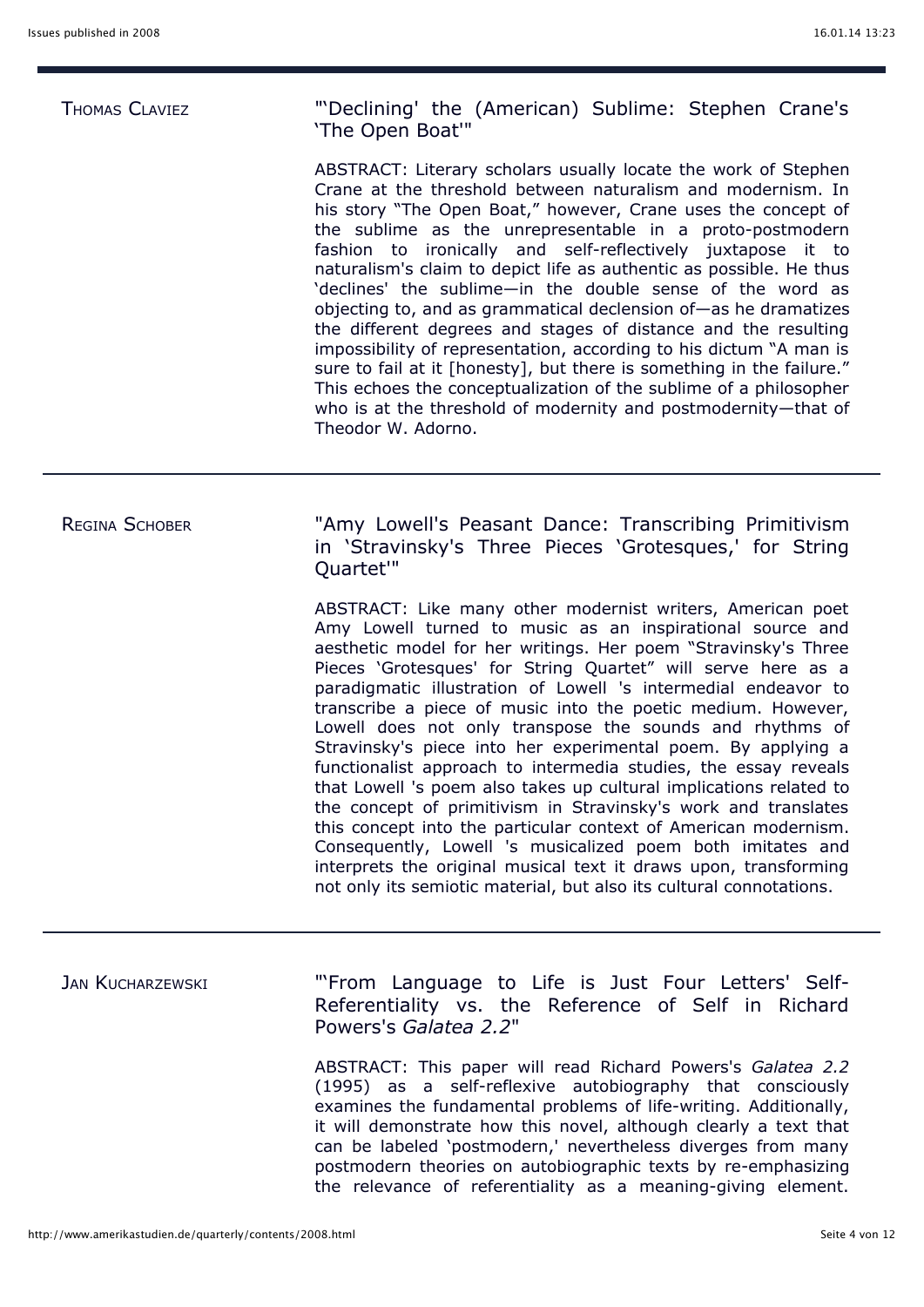Powers initially reduces his autobiographic self to a purely textual subject, only to expose the limitations of such an act by contrasting his own textuality as an 'author function' with the dilemma of a disembodied computer network that is supposed to understand works of literature. Eventually, the novel articulates a complex critique of what Powers defines as "postmodern solipsism" and asks for a "reengagement with the world's living concepts." The concluding part of the paper will examine the narratological implications of this reengagement with referentiality for Powers's entire oeuvre.

| <b>SLADJA BLAZAN</b>                           | "Urban Dwellers: Women Writers Who Left Eastern<br>Europe Never to Arrive in the United States"                                                                                                                                                                                                                                                                                                                                                                                                                                                                                                                                                                                                                                                                                                                                                                                                                                                                                                                                                                                                                                                                                                                                                                                                                                                                                                                                                                                          |
|------------------------------------------------|------------------------------------------------------------------------------------------------------------------------------------------------------------------------------------------------------------------------------------------------------------------------------------------------------------------------------------------------------------------------------------------------------------------------------------------------------------------------------------------------------------------------------------------------------------------------------------------------------------------------------------------------------------------------------------------------------------------------------------------------------------------------------------------------------------------------------------------------------------------------------------------------------------------------------------------------------------------------------------------------------------------------------------------------------------------------------------------------------------------------------------------------------------------------------------------------------------------------------------------------------------------------------------------------------------------------------------------------------------------------------------------------------------------------------------------------------------------------------------------|
|                                                | ABSTRACT: A recurrent question in American literary studies<br>remains unanswered: "Where are the Eastern European writers?"<br>Women writers in particular seem to be missing. To use Thomas<br>Gladsky's words: "[E]ven to this date, no Yezierskas, Kingstons,<br>Angelous, or Morrisons have emerged to capture the unique<br>story of the Slavic woman" (6). Leaving the definition of the<br>category "Slavic woman" to Gladsky, this article seeks to reach<br>conclusions that will unveil reasons for the curious omission of<br>Eastern European voices, in particular those of women writers, in<br>current discussions on transnationalism, migration, and ethnic<br>categories in the context of literature. At the same time it<br>highlights the (lost) tradition of Eastern European women's<br>writing by reading Iva Pekárková's Gimme the Money (2002)<br>against the backdrop of turn-of-the-twentieth-century writers<br>Anzia Yezierska, Mary Antin, and Elisabeth Stern in the first part<br>and Ludmila Ulitskaya's The Funeral Party (2001) and Dubravka<br>Ugresic's Thank You for Not Reading (2003) with reference to<br>Cold-War dissident writing and the special position of Vladimir<br>Nabokov's oeuvre in the second part of the text. The article<br>concludes with two examples of non-migrant American writers'<br>perspectives on Eastern Europe. Issues concerning post-socialist<br>studies are discussed under the light of these predicaments. |
| <b>CHRISTA BUSCHENDORF</b>                     | Forum: "Introduction to 'Casting America's Outcasts'"                                                                                                                                                                                                                                                                                                                                                                                                                                                                                                                                                                                                                                                                                                                                                                                                                                                                                                                                                                                                                                                                                                                                                                                                                                                                                                                                                                                                                                    |
| RUSSELL BANKS and<br>LOÏC WACQUANT             | "Casting America 's Outcasts: A Dialogue between<br>Russell Banks and Loïc Wacquant"                                                                                                                                                                                                                                                                                                                                                                                                                                                                                                                                                                                                                                                                                                                                                                                                                                                                                                                                                                                                                                                                                                                                                                                                                                                                                                                                                                                                     |
| BIRGIT BAURIDL<br>and<br><b>INGRID GESSNER</b> | "Publications<br><b>Studies</b><br>in.<br>American<br>from<br>German-<br>Speaking Countries, 2007"                                                                                                                                                                                                                                                                                                                                                                                                                                                                                                                                                                                                                                                                                                                                                                                                                                                                                                                                                                                                                                                                                                                                                                                                                                                                                                                                                                                       |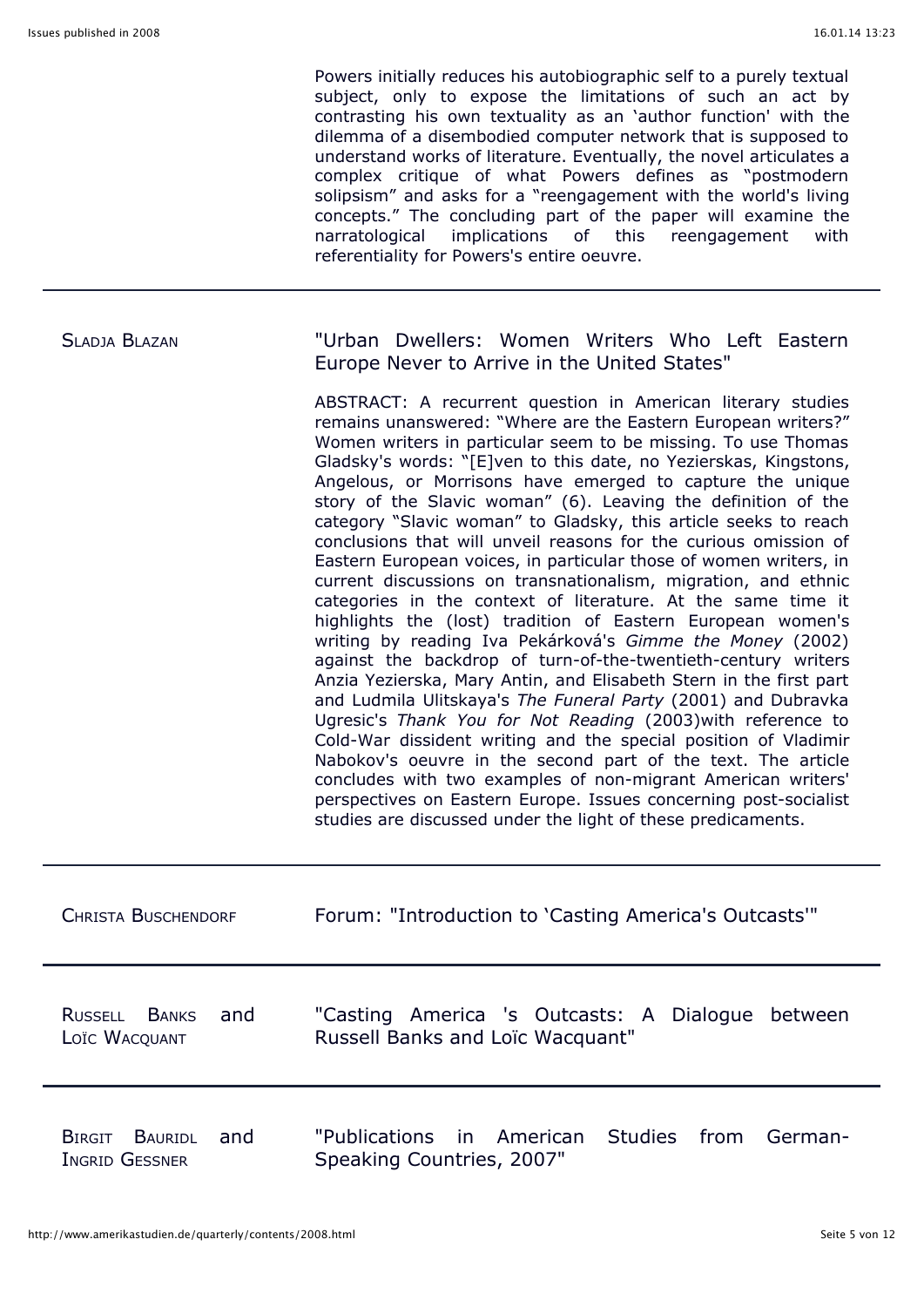| Amst 53.3 (2008)      | Die Bush-Administration: Eine erste Bilanz<br><b>ANDREAS FALKE - Guest Editor</b>                                                                                                                                                                                                                                                                                                                                                                                                                                                                                                                                                                                                                                                                                                                                                                                                                                                                                                                                                                                                                                                                                                                                                                                                                                                                                                                                                                                                                                                                                                                                                                                                                                                                                                                                                                                   |
|-----------------------|---------------------------------------------------------------------------------------------------------------------------------------------------------------------------------------------------------------------------------------------------------------------------------------------------------------------------------------------------------------------------------------------------------------------------------------------------------------------------------------------------------------------------------------------------------------------------------------------------------------------------------------------------------------------------------------------------------------------------------------------------------------------------------------------------------------------------------------------------------------------------------------------------------------------------------------------------------------------------------------------------------------------------------------------------------------------------------------------------------------------------------------------------------------------------------------------------------------------------------------------------------------------------------------------------------------------------------------------------------------------------------------------------------------------------------------------------------------------------------------------------------------------------------------------------------------------------------------------------------------------------------------------------------------------------------------------------------------------------------------------------------------------------------------------------------------------------------------------------------------------|
| <b>ANDREAS FALKE</b>  | "Einleitung: Die Bush-Administration: Eine erste Bilanz"                                                                                                                                                                                                                                                                                                                                                                                                                                                                                                                                                                                                                                                                                                                                                                                                                                                                                                                                                                                                                                                                                                                                                                                                                                                                                                                                                                                                                                                                                                                                                                                                                                                                                                                                                                                                            |
| <b>ANDREAS FALKE</b>  | "Another Failed Presidency? Eine<br>vorläufige<br>Einschätzung der Präsidentschaft von G.W. Bush"<br>ABSTRACT: This article is an attempt to evaluate the presidency<br>of George W. Bush close to the completion of his second term,<br>using Stephen Skowronek's model of presidential leadership. I<br>argue that Bush started out as a 'preemptive leader,' having to<br>work against the hybrid regime established by the Clinton<br>Administration (in conjunction with the Republican congressional<br>majority in the 90s). His presidency was transformed by the<br>terror attacks of September 2001 into a 'reconstructive<br>leadership,' giving him the opportunity to reshape the foreign<br>and domestic policy consensus and the major features of the<br>international system. However, the ill-fated Iraq invasion<br>doomed his reconstruction project to failure. Losing credibility<br>with domestic and foreign audiences over his counterfactual<br>interpretation of the war as part of the fight against terrorism, he<br>basically lost "control over the meaning of what he did"<br>(Skowronek, Politics). Skowronek's model does not allow for the<br>failure of 'reconstructive' leadership. In order to explain Bush's<br>failure, Fred Greenstein's model of presidential leadership<br>qualities is used to show that Bush failed largely because of his<br>cognitive style, that is, his inability, for ideological and personal<br>reasons, to frame the foreign policy challenges he faced in a<br>coherent manner. It is argued that the assessment of failed<br>presidency is not premature, as the administration at midway of<br>its second term had little room left to get itself out of the<br>impasse in which it found itself after the Iraq invasion. Also in<br>domestic policy, it had exhausted most of its options. |
| <b>MARTIN THUNERT</b> | "Was war mit Amerika los? Die politische Landschaft der                                                                                                                                                                                                                                                                                                                                                                                                                                                                                                                                                                                                                                                                                                                                                                                                                                                                                                                                                                                                                                                                                                                                                                                                                                                                                                                                                                                                                                                                                                                                                                                                                                                                                                                                                                                                             |

USA in der Ära George W. Bush"

ABSTRACT: The article discusses variations of two competing interpretations of recent changes in the American political landscape and confronts them with several counter-narratives about preferences and attitudes of the American electorate: first, the thesis of a politically polarized America ('red' and 'blue') and the thesis of the United States as a 'right nation' are explored. How does polarization manifest itself, and how is it measured?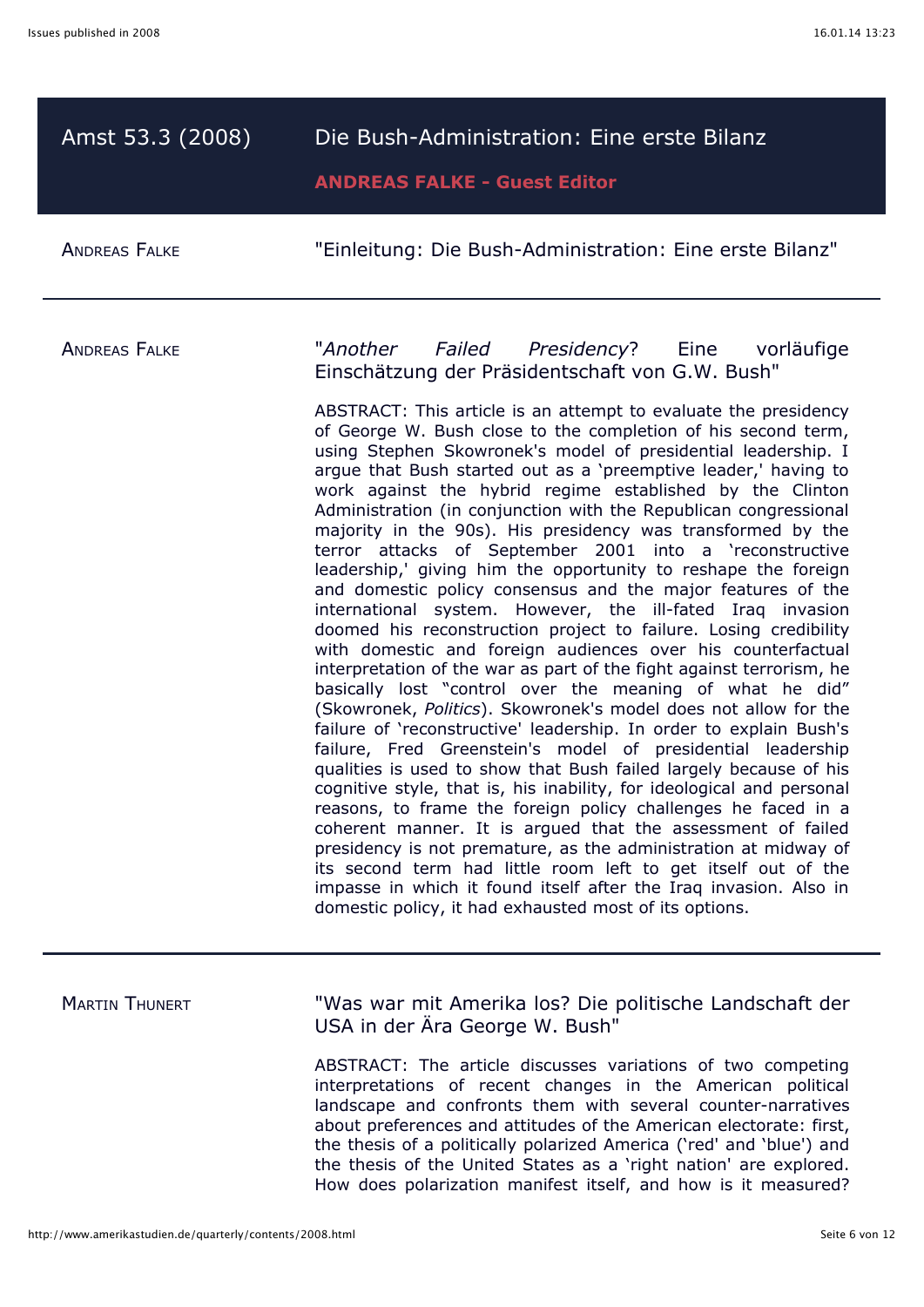Do certain segments of the electorate—white male working-class Americans from rural areas—keep the Republicans in power by voting against their economic interests, as Thomas Frank has argued, and if so, what can Democrats do about it? Have conservative forces gained hegemony over political discourse in the United States during the George W. Bush era? One of several counter-narratives, which is analyzed in the second part of this article, holds that the thesis of a polarized America is a widely believed myth, but that the claim of America as deeply divided on fundamental political issues is a misconception created by the media and the pundit industry. The polarization thesis, as a counter-narrative put forward by political scientists such as Morris P. Fiorina argues, mistakes the polarization of the political class in Washington, DC, for the polarization of the American public, which, according to Fiorina's interpretation of survey data from various waves of National Election Studies, is not supported by the available data on voter preferences and attitudes. In a similar fashion, the thesis of working-class conservatism as a source of Republican strength is debunked by several academic political scientists. In the final part of this article, merits and pitfalls, strengths and weaknesses of the polarization thesis and its counter-narratives are weighed and discussed.

JÜRGEN WILZEWSKI "*Lessons to Be Learned:* Die Bush-Doktrin, der Irakkrieg und die präventive Weltordnungspolitik der USA"

> ABSTRACT: George W. Bush's concept of preventive war, which has been a centerpiece of the so-called Bush doctrine, has failed. Three years after the beginning of the Iraq war, the United States started facing the most serious foreign policy crisis since Vietnam. What lessons can be drawn from the failure of the Bush doctrine for U.S. foreign policy making after 9/11? The article focuses on the framing of the Iraq war by the administration, the failure of the national security decisionmaking system, the lack of congressional oversight, the cost sensitivities of a rational public, and the lack of international support in mapping out the prospects for U.S. world order policy after 9/11.

BERND W. KUBBIG "Wolfowitz' Weltbild verstehen: Entwicklung und Profil eines 'demokratischen Realisten' vom Wohlstetter-Schüler zum Weltbank-Präsidenten" ABSTRACT: This article provides an intellectual portrait of Paul Wolfowitz, the often proclaimed 'architect' of the war against Baghdad, focusing on the foreign policy views of this neoconservative. Wolfowitz, who saw himself as a 'democratic realist,' was mainly influenced by military strategist Albert

Wohlstetter, his wife Roberta, and also by former Senator Henry M. Jackson and, contrary to popular opinion, not so much by Leo Strauss. In addition, the surprise attack on Pearl Harbor is among the major factors affecting Wolfowitz's thinking. The most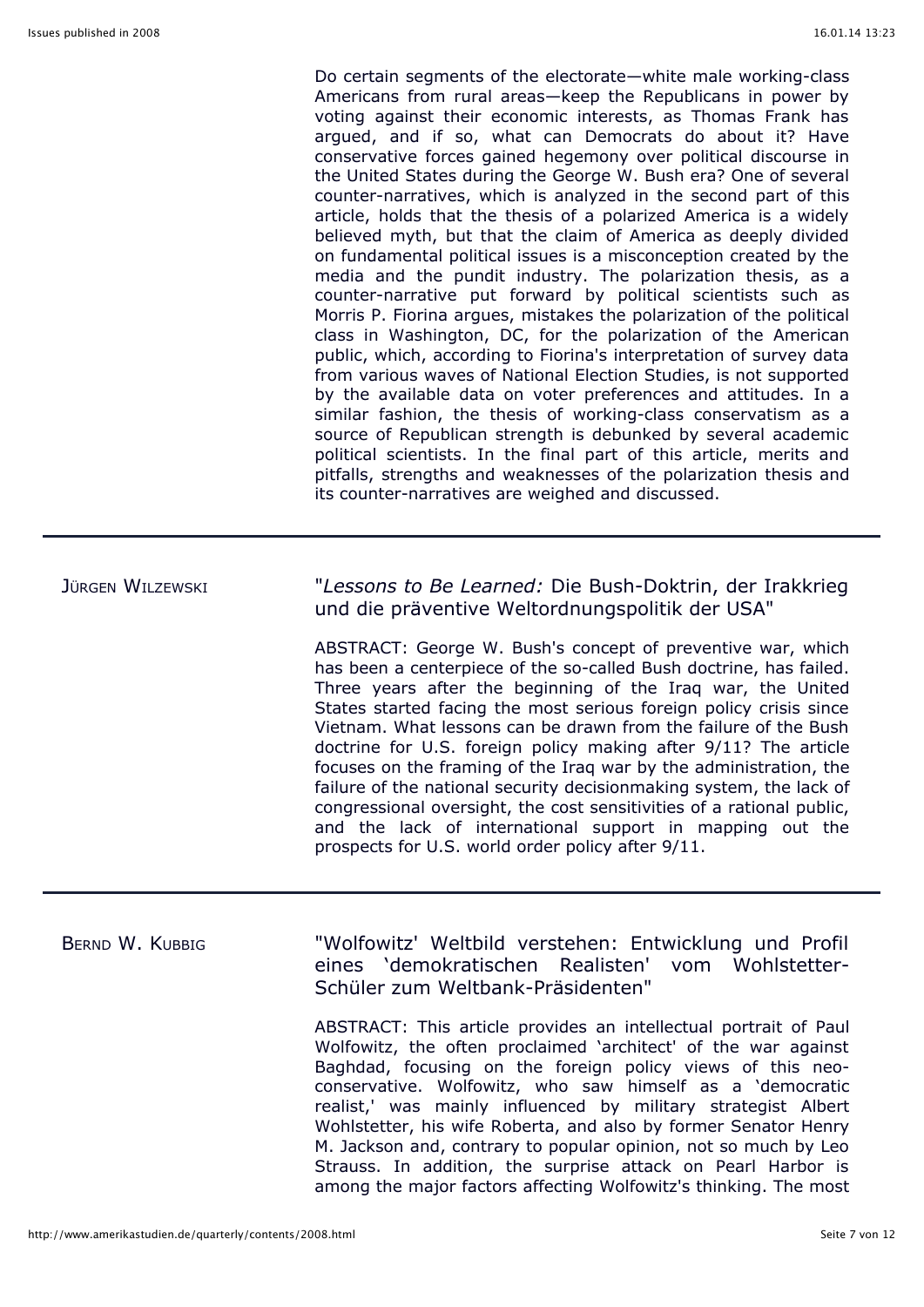important dimensions of his complex world view consist of exaggerated threat perceptions, a dichotomous thinking, a preference for military answers to political problems, and preventive strategies, which in turn include policy options as well. Later in his life, when he was influenced by his official positions in Asia, the dimensions of human rights and democratization became additional dimensions of his world view. These factors explain to a large extent Wolfowitz' strong anti-Saddam position, but also to some degree his policy as the President of the World Bank. Despite his embracing of human rights and of democratization, the 'national interest' of the United States was defined by him in a more comprehensive way. This led to different policies in terms of military intervention (as in the case of Iraq ) or in terms of staying out of a conflict (in the case of Somalia).

## KATJA LEIKERT RÜB "Gescheiterte Eindämmung: Die Nonproliferationspolitik der Bush-Administration gegenüber der aufstrebenden Atommacht Iran"

ABSTRACT: A close look at the Bush administration's policy towards Iran reveals a continuation of U.S. policy to contain Tehran. Yet at the same time, there seems to be no change in policy from Tehran. The Bush administration accused Iran of working on a nuclear weapons program as well as of supporting terrorism in the Middle East. Inside the U.S. there is an ongoing debate between those favoring either engagement or isolationism. Comparing the Clinton administration's Iran policy (which contained many features of the current policy) there is no doubt about the domination of the isolationist fraction. Appeals for dialogue with Iran were only met with little response, and prominent experts judge U.S. policy here a failure. This article explores the domestic background of U.S. policy towards Iran and reveals why the focus has been on containment. Change in the U.S. policy towards Iran is not expected unless Congress drops its tough stance towards Tehran and U.S. presidents revoke the misguided 'rogue state' rhetoric.

# CHRISTIAN LAMMERT "'A More Compassionate America?'—Die Sozial- und Bildungspolitik der Bush-Administration" ABSTRACT: The essay takes a close look at George W. Bush's social and education policy reforms during his two terms as president of the United States. Part one examines the ideological concept *compassionate conservatism* and how it relates to Bush's

social policy agenda. Part two analyzes the major legislative social and educational reform projects during Bush's first term. The third and final part of the essay takes stock of the social policy. In the process, the essay will focus on how successful President Bush was in the legislative process and how these reforms have affected the problem of poverty in the United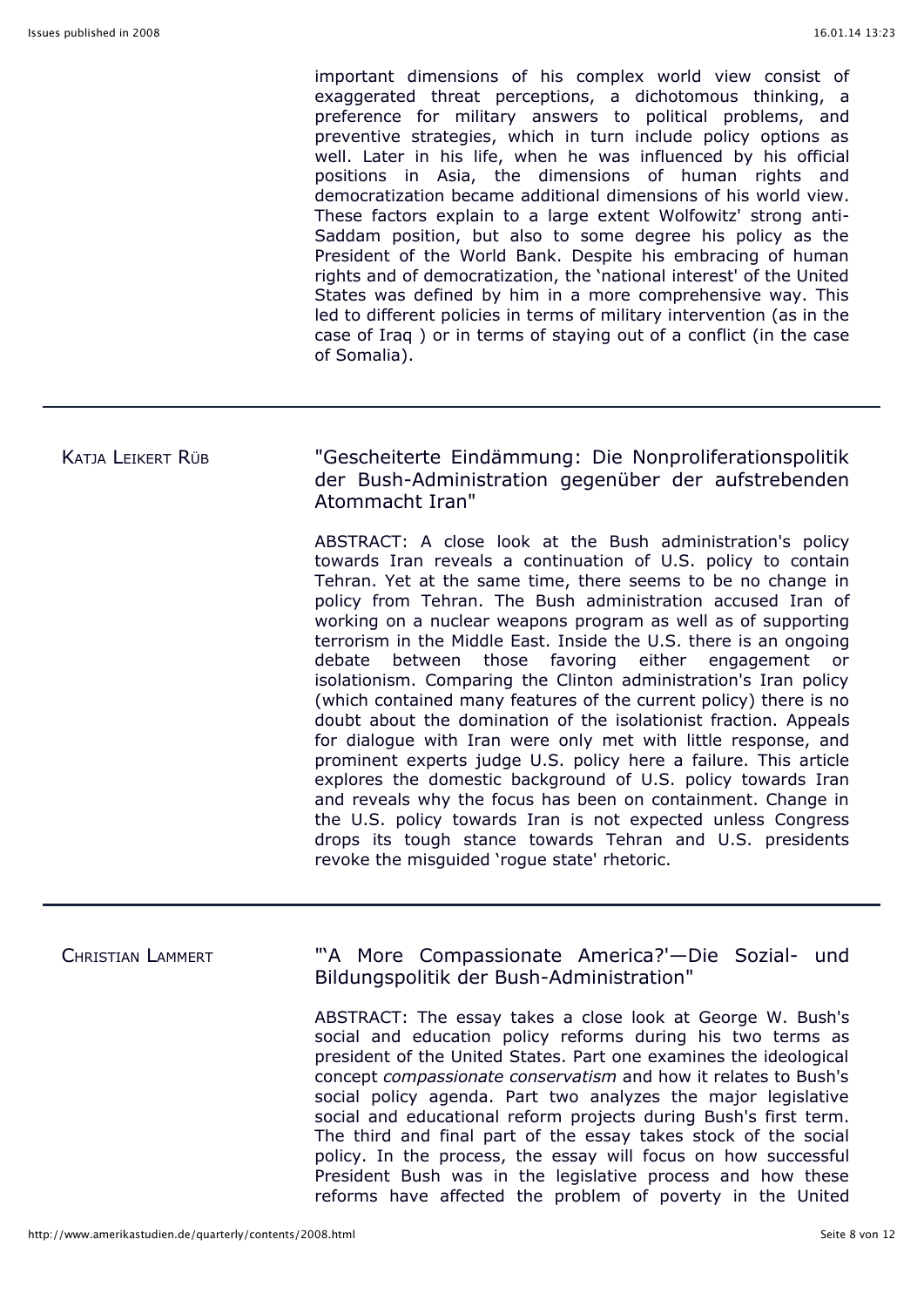States.

MATTHIAS S. FIFKA "Die Bush-Administration und die Reform von Corporate Governance" ABSTRACT: In 2001 and 2002 numerous corporate scandals

shook the United States. When it became public that highly acclaimed corporations such as Enron and WorldCom had manipulated their balance sheets to deceive analysts and investors, the press and the public partly blamed the Bush administration for the scandals because of its corporate-friendly policies. Moreover, close personal ties between the President as well as high-ranking officials of his staff and some of the managers involved became known. The administration was faced with two separate, but closely related problems. First, it had to dispel all speculations about a direct involvement of its members in the fraudulent practices and their attempted cover-ups within the corporations. Second, it was under pressure to initiate a reform of the corporate governance system in order to prevent further scandals. This essay examines how the Bush administration proceeded to handle both problems.

DANKO KNOTHE "Mehr als Alibisuche? Kontinuität und Wandel in der US-Klimaschutzpolitik"

> ABSTRACT: The article discusses the George W. Bush Administration's decreasing influence on U.S. climate change policy during the first and second term. It focuses on multilateral developments, government activities on the national and supranational level, and regional initiatives. After its turn to open unilateralism in 2001, President Bush was confronted with harsh criticism. The rejection of the Kyoto Protocol, however, only cashed the cheque of the Senate's Byrd/Hagel Resolution. Still opposing the Kyoto approach of multilateral negotiated reduction targets, President and Congress were re-engaging in the multilateral arena. In summer 2005, the USA launched the Asia-Pacific Climate Pact. Furthermore, through the American offer to negotiate a new multilateral agreement to regulate greenhouse gas (GHG) emissions in the period after 2012, there was some evidence of newly developing U.S. leadership. Although many of President Bush's initiatives remained merely symbolic, I argue that they nevertheless reflected fundamental shifts in U.S. climate policy. The implementation of the Kyoto Protocol in 2005 challenged the Bush Administration's original strategy of semiisolationism. Particularly the economic performance of the European cap and trade-system and the expected gains of investments in so-called 'clean-tech' increased proactive lobbying in the U.S. Hence we were able to observe regional initiatives and several attempts of bipartisan legislation to limit GHG emissions which confronted the Bush Administration with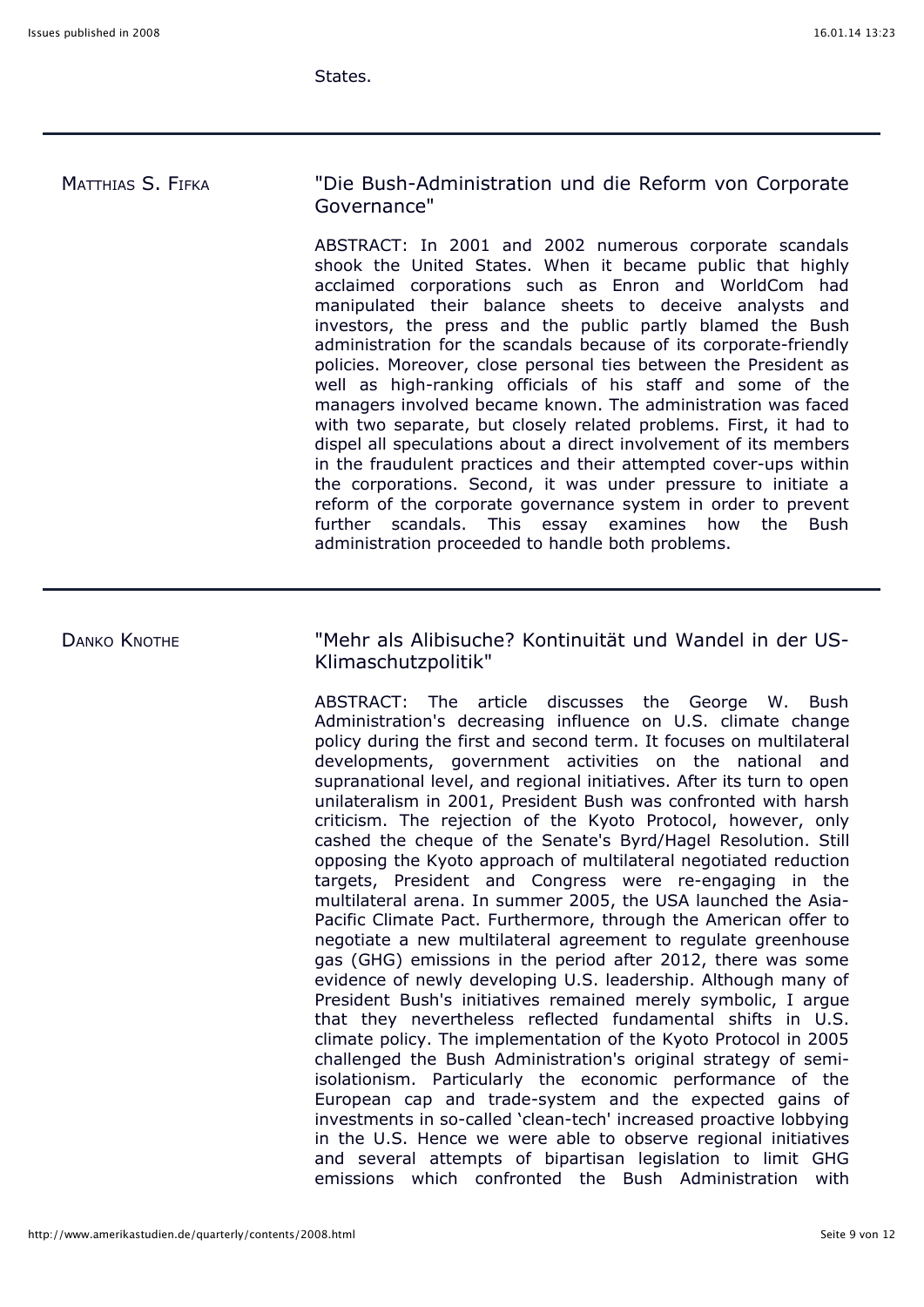# Amst 53.4 (2008)

MANUEL BRONCANO "Strategies of Textual Subversion in Herman Melville's *Israel Potter*"

> ABSTRACT: Herman Melville's *Israel Potter* (1854) has long suffered from critical disregard, whose origin is probably to be found in F. O. Matthiessen's *American Renaissance* (1941), where Matthiessen referred to Melville's eighth novel as a failure which illustrated the writer's psychological and artistic insecurity (491). On the contrary, I will argue that Israel Potter is not only a successful novel, but also an anticipation of some of the central themes and strategies of contemporary—let us say postmodern fiction. One of the core aspects of my analysis will be the metafictional dimension of the novel, i.e. the various ways in which the text turns to itself as well as to other texts and therewith creates a discourse where 'reality' is supplanted by 'textuality.' Furthermore, I will show that Israel Potter indicates an unsuspected development from *Moby Dick* by stressing the subversive character of the epic and tragic hero's—a hero figure still embodied by Captain Ahab—metamorphosis into a bizarre and grotesque character, an anti-hero. In part, Mikhail Bakhtin's characterization of the novel as carnivalesque, subversive, and polyphonic discourse will provide the theoretical basis for my reading of Melville's controversial text.

HIRAKU FUJII "The American Traveler's Love and Solitude: *The Atlas*, or William T. Vollmann's Pragmatics of the Double"

> ABSTRACT: William T. Vollmann's novels are devoted to the interrogation of ' America ,' which ultimately questions the American 'I' in the present time. A constant insight running through Vollmann's work is that this American self is not so much a free individual as a formation in power relationships. In short, Vollmann constitutes the self in the present as the doppelganger of ' America.' Reflecting this inquiry, his 1996 book *The Atlas* brings together the numerous fragments of an American world traveler's experiences. The nameless traveler always finds himself in asymmetrical relations with the 'other,' typically monetary relations with women in the Third World. In the age of globalization, the American self emerges out of the whole atlas. Yet, *The Atlas* rejects any optimistic gestures of Americanism: numerous scenes of violence and lines of difference run through the map, defining the position of the traveler where, against all idealism, he discovers himself to be a wretched white man scattering his desire and cash across the globe. In the post-Cold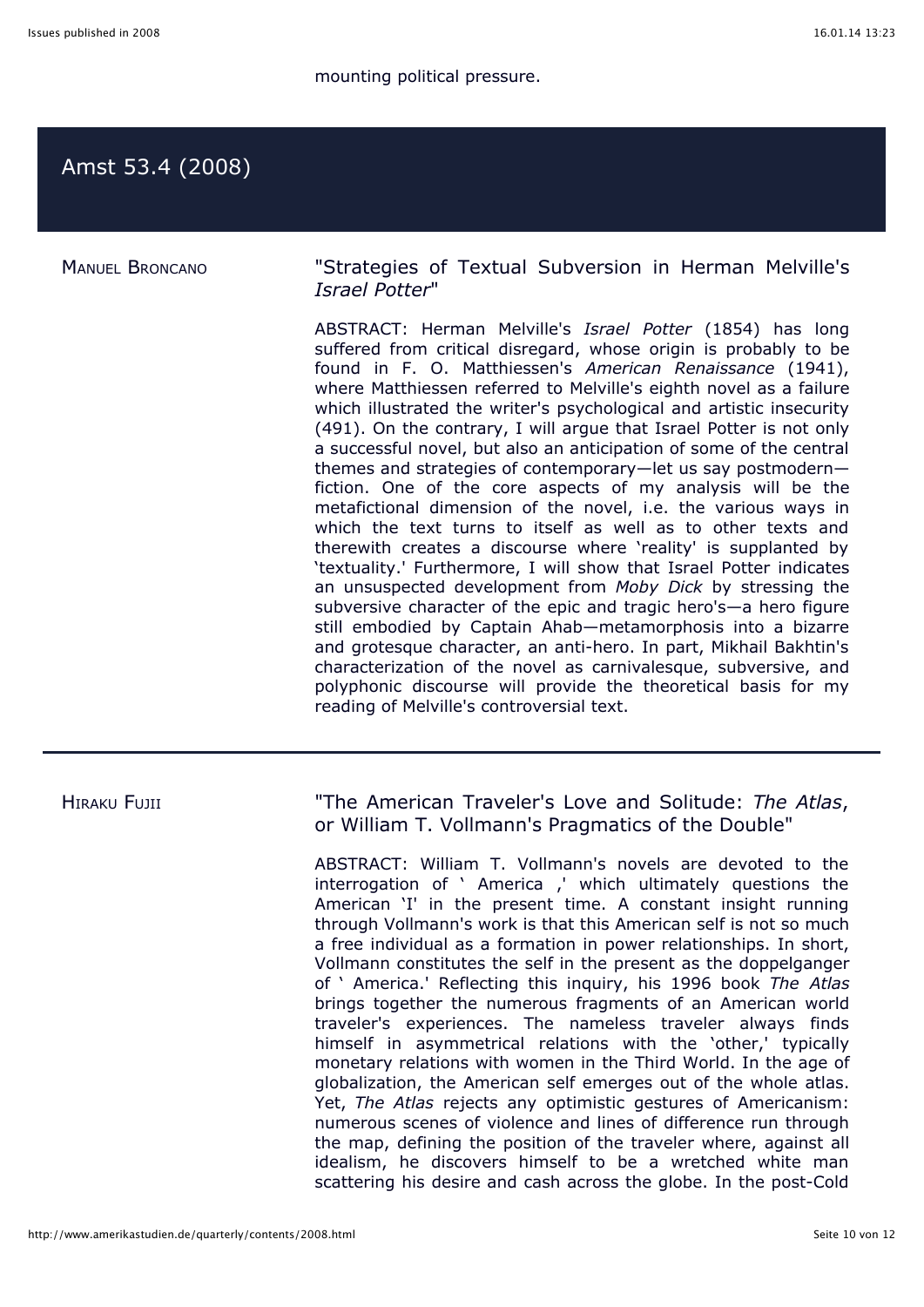War era of Americanism, Vollmann's atlas converts any optimistic view of the self into its negative double, an intolerable man in the map of power relationships. The Vollmannian doppelganger reveals the unbearable weight of being American.

### ROEL VAN DEN OEVER "A common ear / for our deep gossip': Selfhood and Friendship in the Poetry of Allen Ginsberg and Frank O'Hara"

ABSTRACT: A dichotomous tension between selfhood and friendship underlies 1950s American poetry. On the one hand, poets wished to partake in a larger poetic community, hence they stressed their commonalities with each other. On the other hand, each poet desired to construct a separate and visible identity, achieved by emphasizing one's non-conformity. An illustration of this sameness/difference-dynamism can be found in the poetic dialogue between Allen Ginsberg and Frank O'Hara. The two poets bonded over a shared homosexual identity, while they differed on what 'kind' of homosexuality was to be preferred: Ginsberg advocated a rugged, virile hip-ness; O'Hara personified an effeminate, campy queer-ness. This distinction between hip and queer was laid down by Ginsberg in his early poem "In Society," and later reiterated by him in a *Gay Sunshine* interview. In his mock-manifesto "Personism" and the poem "Adieu to Norman, Bon Jour to Joan and Jean-Paul," O'Hara adopted the vocabulary, playing the part of the giddy queen in opposition to an uptight Ginsberg. The distinction received its fullest treatment in Ginsberg's elegy for O'Hara, "City Midnight Junk Strains," which presents a campy and chatty O'Hara, a socialite queen *pur sang* , who constitutes the oppositional other to Ginsberg's hip self.

MICHAEL KAMMEN **Forum: "Reflections on European History and Memory in** Exile"

> ABSTRACT: This article provides an examination of the transnational memories of eleven modern historians who became eminent masters in their fields in the US: Russian-born Michael Karpovich and Alexander Gerschenkron, Romanian-born Mircea Eliade and Eugen Weber, German-born Felix Gilbert, George Mosse, Peter Gay, Fritz Stern, Saul Friedländer, Hungarian-born John Lukacs, and US-born Lucy Dawidowicz. Their presence at American universities brought a welcome cosmopolitanism and international scholarship. All became influential teachers at their institutions and in some instances policy-makers as well. Their recollections illuminate personal rites of passage but also the challenge of carrying out creative work before, during, and after World War II, most notably concerned with National Socialism and the Holocaust, but also political as well as economic revolutions.